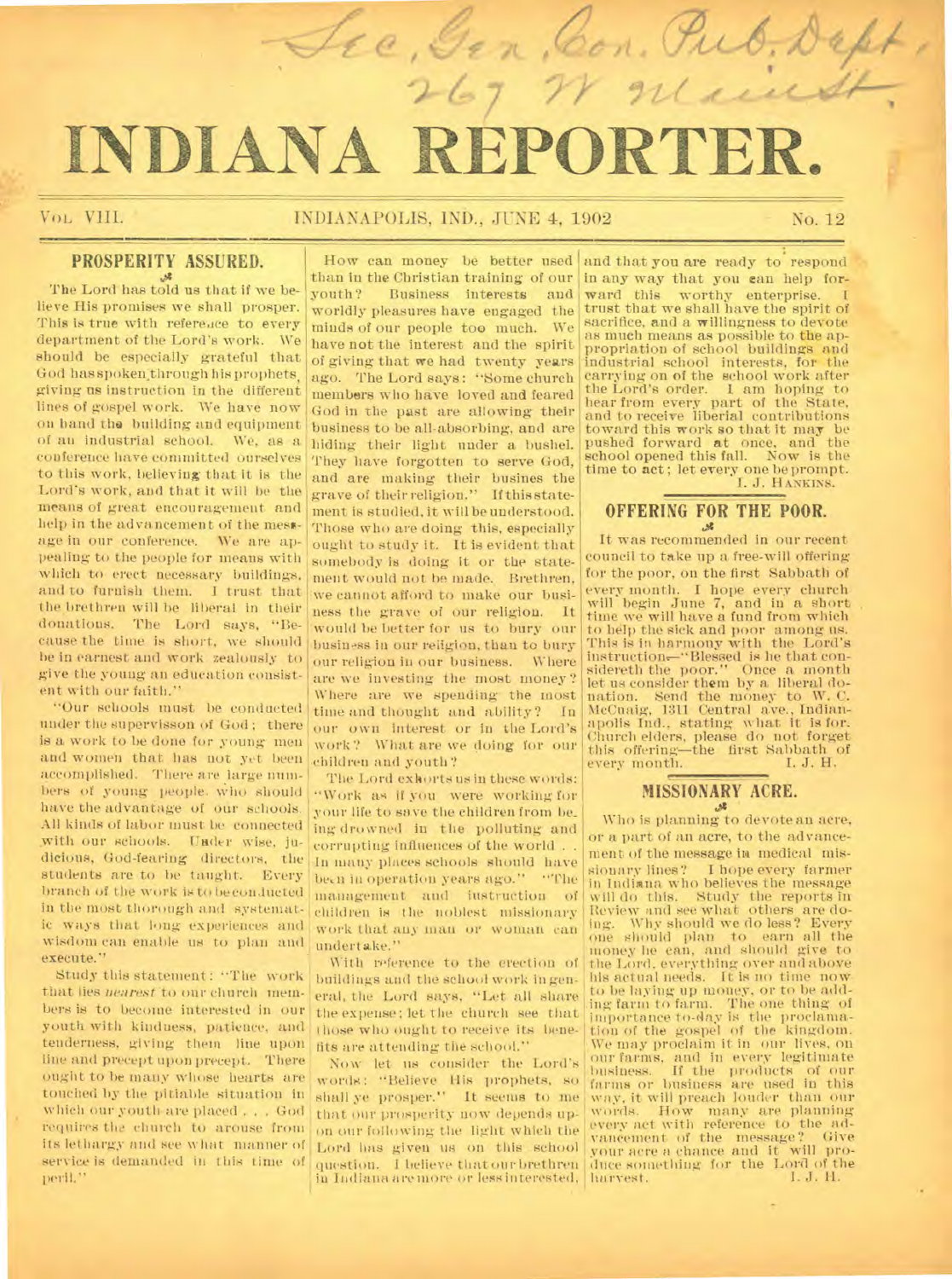### **THE INDIANA REPORTER.**

**PUBLISHED BY THE** 

**INDIANA CONFERENCE ASSOCIATION Of Seventh day Adventists.** 

#### **1311 CENTRAL AVENUE**

#### **SUBSCRIPTION, Per Year - - 25 CENTS.**

**If you are not a subscriber for the Reporter, send 25 cents for a year's subscription to 1311 Central ave., Indianapolis, Ind.** 

**Those receiving extra copies of this paper will confer a favor upon the publishers by distributing them among their Adventist neighbors. Church eiders are expected to distribute them at their next church meeting.** 

**Entered as second-class mail matter.** 

#### **ELIJAH AS A REFORMER.**

*(Synopsis of a sermon preached by Eld. Cov-ert, in Indianapolis. May 17.)* 

"Behold, I will send you Elijah the prophet before the coming of the great and dreadful day of the Lord ; and he shall turn the heart of the fathers to the children, and the<br>heart of the children to their heart of the children to fathers, lest I come and smite the earth with a curse." Mal. 4: 5-6.

Notice what Elijah is to do : he is to turn the heart of the fathers to the children, the heart of the children to the fathers. If this is not done, instead of the Lord coming to save the people, he will come to smite the earth with a curse. God does not have these things written in the Bible to fill up and complete the book, but because these things are necessary and important for God's people; and in order that we may act upon these things intelligently, it is necessary to study the subject to find out what it means, and in order for us to do that properly, it will be necessary for us to find out what Elijah did in his day. Then, by analogy, we can find out what God's people must be doing now, in order that the way be prepared for the coming of the Lord.

In Elijah's day he had a reformatory work committed to him and it was of the character described here. When Elijah was called to act the part that he did in behalf of the cause of God, he found the professed people of God in a backsliden condition far away from God; he even found the heathen in possession of the sanctuary, and heathen teachers teaching the youth and children. You may study the subject as presented in 1st and 2nd Kings, and 1st and 2nd Chronicles, especially 2nd Chronicles.

The Lord used Elijah to turn the tide of evil backward and restored of laborers than we now see. How

the order of the appointment of the Lord back in Israel, and to quite a degree in Judah. So Elijah became a reformer, but his reform consisted mainly in the establishment of a proper system of education for the youth.

Elijah, the day he was translated to heaven, was visiting the schools of the prophets, the schools that under the prophets of God had been established through the ministration of the prophet of God. So lie was superintendent of Christian education in the kingdoms of Israel and Judah in his day, and in doing this work he turned the heart of the fathers to the children by turning them toward a proper education for their children. There is nothing that will bring about the proper relation in families like uniting them in one grand work.

When God called Israel out of Egypt it was that they should be a missionary people, and that the gospel to the world should be committed to them, and if they had proved faithful to the commission given them, they would have taught the gospel. But they were not faithful to their work, and so the children were brought under wrong influences. Any church that lets matters go this way will find that their children and their youth are led away and led to destruction, and as a result, the work that has been committed to them will be taken away from them, and they be proved incapable of the work which He has committed to them.

Now the Lord has committed to us, as a people in the last days, the work of giving the message of warning to the world. When I entered the work thirty years ago, the idea prevailed among us that the Lord would come in a very short time, **and I** fully expected that in a few years I would have the privilege of seeing Christ come in the clouds of heaven. I want to say to you to-day that although I have been in this work thirty years. I am just as much an Adventist, and believe just as much in the near coming of my Savior as I have in all the years that I have been in this work, and I know that the coming of the Lord is twenty-nine years nearer than when I entered the message.

But there is more to this message than we then thought there was. It is to go to this world more fully than we then supposed it would, and it will require more labor than we ex-pected that it would require, and I believe that before this work is completed, we will see a larger number

many canvassers does the Spirit of Prophecy say that there should be compared with the number now in the field? One hundred. And how many ministers should there be now in comparsion with what there are? Twenty. Well, it will require some work to bring this about ; and in order that this may be brought about, it is necessary to bring into our work the strong young men and women in our churches.

I know that we older men cannot accomplish the work of ourselves, and so I have set my heart to get just as many laborers into the work as I possibly can, and so to bring this about, my, whole soul is given over to educating the young people for the responsibilities of this message. My heart has been encouraged this afternoon as I have observed the strong young men and women in this congregation, and during the afternoon Elder Hankins has spoken three or four times of the large number of young persons in this congregation, and I have been pleading with God that He will enable us to impress them with the importance of laboring for the Lord and not for the world.

A few years ago when we were talking about our college work, the question was asked as to whether those who are educated would find a place to labor in the ranks of our people somewhere. that there were too many of them. that not all of them could find a place to work, and some one wrote an article showing how ninny places were open to them, as church librarians, church clerks, and other lines of clerical work ; very little was said about Bible workers, canvassers or ministers.

Just a few days ago I prepared some matter for the state papers of this union conference and for the Review, in which we spoke of the large demand for teachers among us, and stated that there would be a school waiting for every capable person who would prepare himself for this department of God's cause. In doing this kind of work, God will bring strength to His cause; He will bring capability to the cause, and will prepare a people for the coming of the Lord. Our young people are not prepared for the coming of the Lord;<br>neither are the olderones. Until we neither are the older ones. appreciate the situation and get matters into that condition presented in the scriptures, we are not apeople prepared for the Lord. The message is to go to every nation, kindred, tongue and people; it is to go everywhere.

*To he Continued.*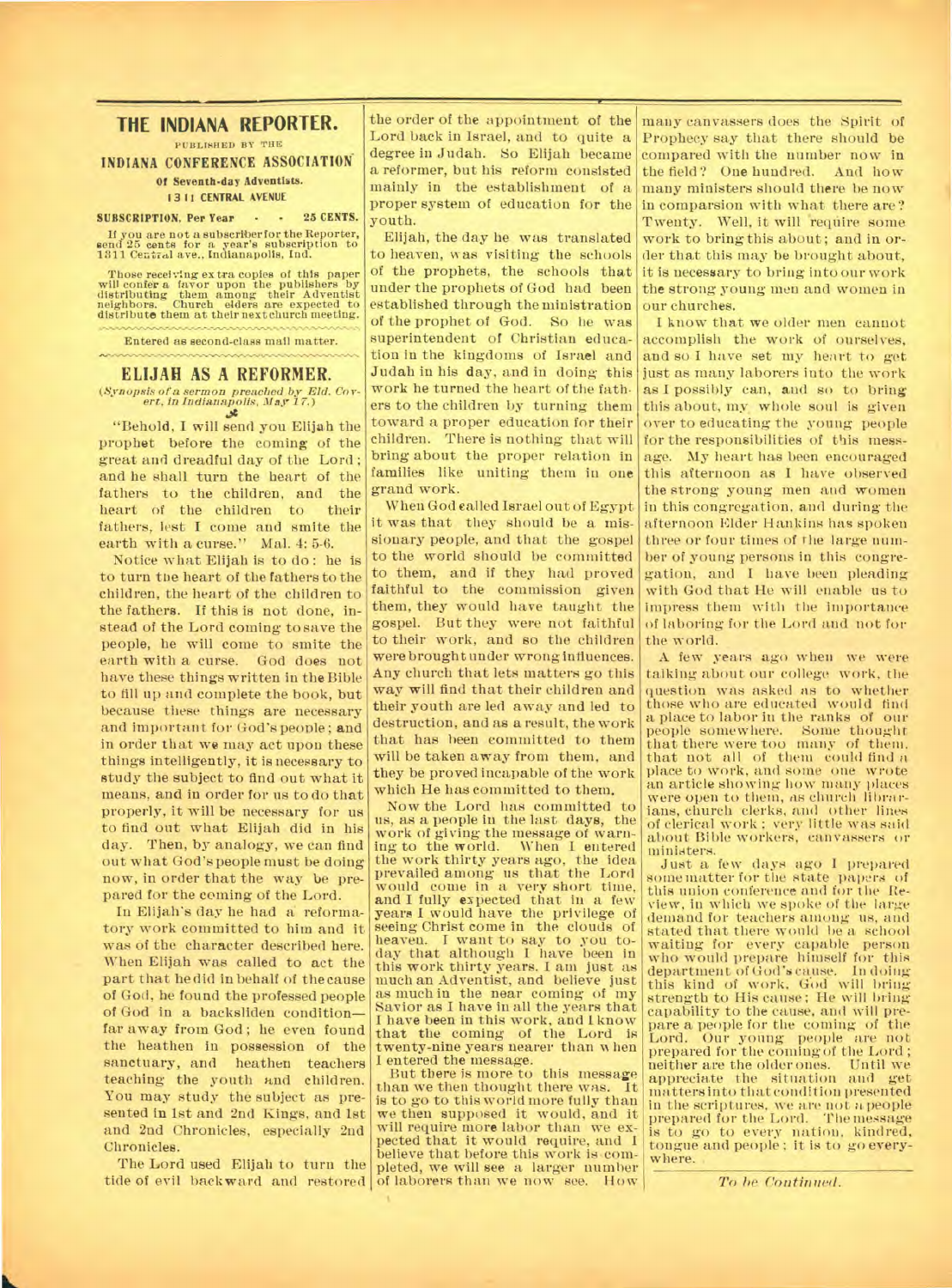

#### **A** Living Testimony.

"Tell the dear readers of the Reporter who; feel that they ought to enter the canvassing work, but are afraid that they cannot make a living, that my husband and I have entered this work to stay till the Lord said it was finished. We have been engaged in this work for seven or eight years, and our blessed Father's words have been fullfilled in never leaving or forsaking us. He gives us a good living ; we pay for our books, pay our tithes and offerings, besides helping an aged mother. Don't be afraid to trust Jesus. He has said, 'The canvassing work is kept ever before me. . . . Many will bear the last message through the efforts of the canvasser.' "

## MOLLIE E. KEENER.

While at Frankfort selling Object Lessons I sold a lady a copy of Thoughts on Daniel and Revelations. A short time afterward she sent me word to bring her another copy. When I went to deliver it she said, "Do you have anyone selling these good books in our town ?" I answered, no. She said, "What I read in the book was so good I had to tell my neighbors about it, and since then I cannot keep my book at home. Several of my friends want to read the book, and I have not seen it for two weeks. Others are waiting to read it. I must have one to read myself. That is why I wanted another copy. I would feel I was doing a good work if I could sell these books."

•%,

Brethren and sisters, do we appreciate our good books as this lady does. If so, are we lending our books to our neighbors? Are we seeing the opportunity God is giving us to get the message before others? Will God have to move on others outside of our own people to sell the books?

Another lady at Frankfort, a prominent W. C. T. U. worker, went out and sold 12 copies of Coming King to her friends, and she has urged me to send some one to that place to sell that book. Where are the men port.

and women, young or old, who **will**  go and sell our books?

I have had of late, several application from those not of our faith, wanting to sell our books because they appreciate the truths in them. But God has said we should be as careful in selecting canvassers as we are ministers, and I could not recommend those not of our faith to sell the publications on the Third Angel's message. Will God pass us by and use others to carry the last message<br>to the world? F. L. Moopy. F. L. MOODY.

#### **/Extracts from Canvasser's Letters.**

"I have again been having good experiences. The Lord opened the way for me into these Catholic homes. I took an order in two of them for Object Lessons, and for Great Controversy in the third. I find many kind people, and a few who will not let me in. I am of good ourage, and glad to have a part in MOLLIE E. KEENER.

"The Lord has wonderfully blessed me since coming to Anderson. Before I came here I felt that I could not canvass in a city, but this scripture came forcibly to my mind : 'I will instruct thee and teach thee in the way which thou shalt go.' Ps. 32: 8. I know this scripture has been fullfilled in my case. I took seven orders this week." MARY DARBY.

"My heart has been filled with joy and peace as I have gone from home to home taking orders. My orders last week amounted to \$48 90 in four days. I spent Friday preparing for delivery. I am of good courage.

#### H. C. CARMICHAEL.

# **Canvassers' Report.**

|                                                                           | <b>BIBLE READINGS</b> |                           |
|---------------------------------------------------------------------------|-----------------------|---------------------------|
| H. S. Browning, 44 4 \$7 00<br>R. H. Hazelton, 41 7 15 00                 | Hrs. Ord's Val.       | Helps.<br>\$1150<br>12 50 |
|                                                                           | SCIENCE IN KITCHEN.   |                           |
| Hanna Baker 18 5 10 00                                                    |                       | 135                       |
|                                                                           | COMING KING.          |                           |
| Mary J Darby 24 5 6 00<br>Wm. Seewald 40 40 00                            |                       | 225                       |
| HEHALDS OF MORNING.                                                       |                       |                           |
| Ella VanHook 19 5 6 25                                                    |                       | 250                       |
| GREAT CONTROVERSY.                                                        |                       |                           |
| Mollie E. Keener 30 4 9 00 10 75<br>SUMMARY-NO of canvassers, 7: No hours |                       |                           |
| $159:$ orders $65:$ value of orders $898.95:$                             |                       |                           |

SUMMARY--No of canvassers, 7; No hours<br>159; orders, 65 ; value of orders, \$93 25;<br>value of helps, \$40 75 Total value \$134-<br>00.

In some instance vague reports are being returned by canvassers. We trust that none will shrink from reorting in full on their report blanks. porting in tun on their report blanks.<br>
Please observe *"Instructions"* and<br>
"Namial Nation" on book of your m *"Special Notice"* on back of your re-

#### Logansport.

I spent a pleasant, and I trust a profitable Sabbath at Logansport, May 31. This company is mostly composed of sisters, and they are active and earnest, and are trying to scatter the seeds of truth. Sister Thompson is working there, selling Object Lessons, and holding readings, etc. The city has been quite faithfully warned, and as a result several know the truth, and are convicted of duty to obey. The company will use the Life Boat and the Signs of the Times freely, and thus, with a faithful living of the truth, I hope every sincere soul, who is willing to obey the Lord, will be found. Sister Thompson will spend a little time with her parents, and then will probably enter a new field. Her work has been much appreciated, as has also the work of the faithful canvassers in Logansport. We considered our duty to the "regions beyond," and all felt that the churches should do the work in their immediate vicinity, and send the ministers and other workers into new fields. I hope all our churches will come to the same<br>conclusion. I. J. HANKINS. I. J. HANKINS.

#### **REPORT TITHES FOR MAY. 41**

52

| Overdraft May 1, 1902 |                      | \$469 52      |
|-----------------------|----------------------|---------------|
| Anderson              | 23<br>04             |               |
|                       | O <sub>O</sub><br>65 |               |
| Connersville          | 80<br>4              |               |
|                       | 25<br>11             |               |
| Dana                  | 00<br>15             |               |
| Evansville            | $\Omega$<br>1        |               |
|                       | 30<br>10             |               |
| Etna Green            | в<br>5.5             |               |
| Ft. Wayne             | 07<br>35             |               |
|                       | 48<br>139            |               |
| Greenfield            | O(<br>13             |               |
|                       | $\sigma$<br>2        |               |
| Hartford City         | 65                   |               |
| Honey Creek           | 0 <sub>0</sub><br>5  |               |
| Indianapolis          | 85<br>121            |               |
|                       | 90<br>34             |               |
|                       | 35<br>29             |               |
|                       | 79<br>10             |               |
| Logansport.           | 24<br>46             |               |
|                       | 40<br>38             |               |
| Mt. Zion              | 54<br>16             |               |
|                       | $^{00}$<br>6         |               |
| New London            | O()<br>5             |               |
|                       | 50<br>23             |               |
|                       | 96<br>19             |               |
|                       | O<br>18              |               |
|                       | 55<br>$+0$           |               |
|                       | 37<br>15             |               |
|                       | 50<br>13             |               |
| Received during May   | 87<br>793            |               |
| Paid laborers in May  |                      | \$1,091<br>86 |
|                       |                      |               |

Over Draft, June 1, '02. \$767 51

The above statement shows that for some time there has been less tithe coming in than is needed to pay the laborers their hire, whereas there should be sufficient to pay them and more; so that the \$1,300 advanced to the tithe fund from the Indiana Conference Association funds may be<br>credited back to the Conference As credited back to the Conference sociation account by the close of 1902. Shall we do this ? Mal. 3:10-12